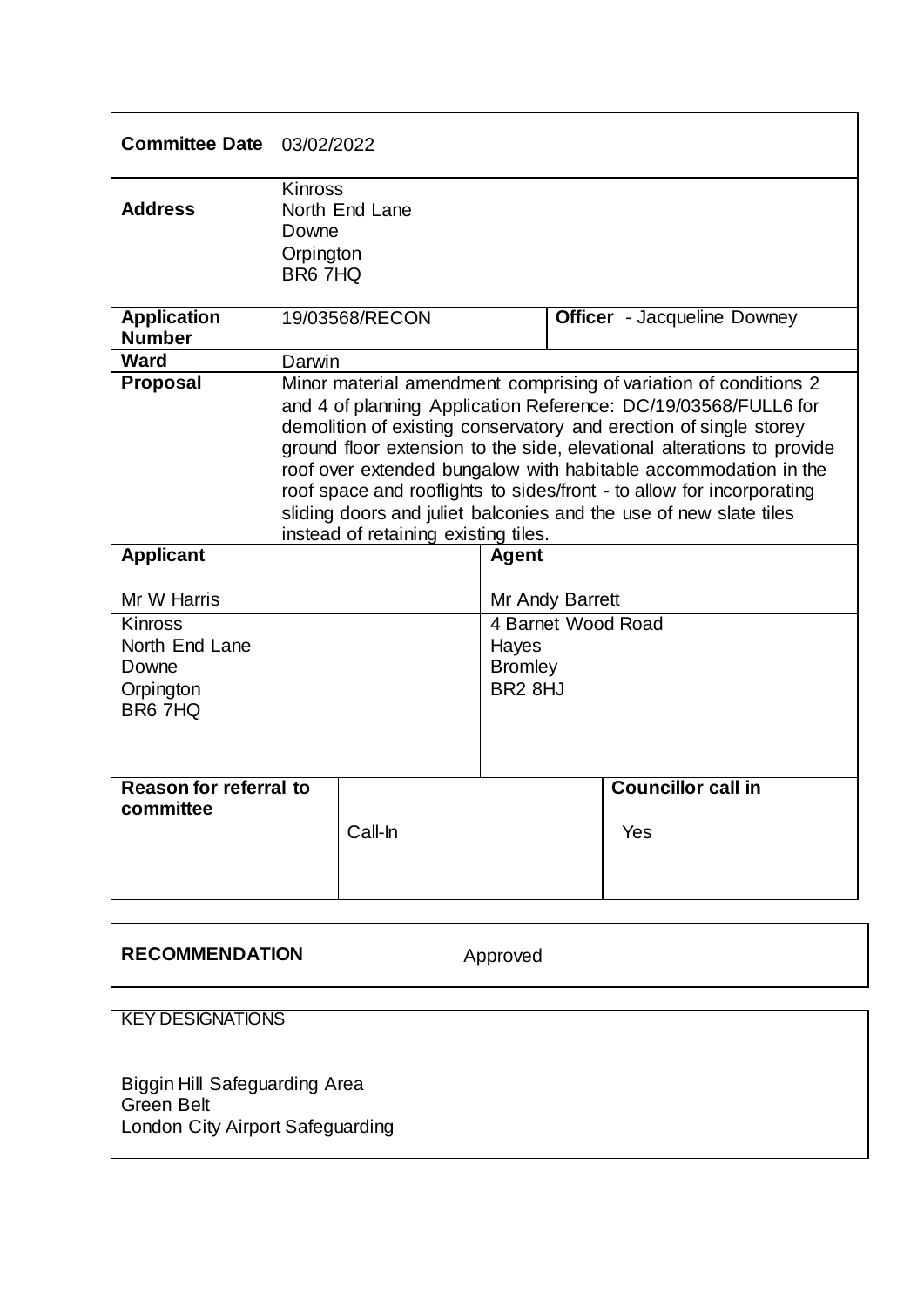| <b>Land use Details</b> |                                 |                       |
|-------------------------|---------------------------------|-----------------------|
|                         | Use Class or Use<br>description | Floor space (GIA SQM) |
| Existing                | C3 Dwellinghouse                | 153.0                 |
| Proposed                | C3 Dwellinghouse                | 173.7                 |

| <b>Vehicle parking</b> | Existing number<br>of spaces | Total proposed<br>including spaces<br>retained | Difference in spaces<br>$(+ or -)$ |
|------------------------|------------------------------|------------------------------------------------|------------------------------------|
| Standard car spaces    | Approx. 4                    | Approx. 4                                      | O                                  |
| Disabled car spaces    |                              |                                                | O                                  |
| Cycle                  |                              |                                                | 0                                  |

| <b>Electric car charging points</b> | Percentage or number out of total spaces 0 |  |  |
|-------------------------------------|--------------------------------------------|--|--|
|                                     |                                            |  |  |

| <b>Representation</b><br>summary |  | Letters to neighbours were sent out on the 26.05.2020. |
|----------------------------------|--|--------------------------------------------------------|
| Total number of responses        |  |                                                        |
| Number in support                |  |                                                        |
| Number of objections             |  | n                                                      |

## **1. SUMMARY OF KEY REASONS FOR RECOMMENDATION**

- The development would not impact detrimentally on the openness and visual amenities of the Green Belt over the extensions already permitted 19/03568/FULL6
- The development would not impact detrimentally on the character of the area,
- The development would not have a significantly harmful impact on the amenities of neighbouring residents

## **2. LOCATION**

2.1. The property is a detached chalet bungalow and is situated to the eastern side of North End Land.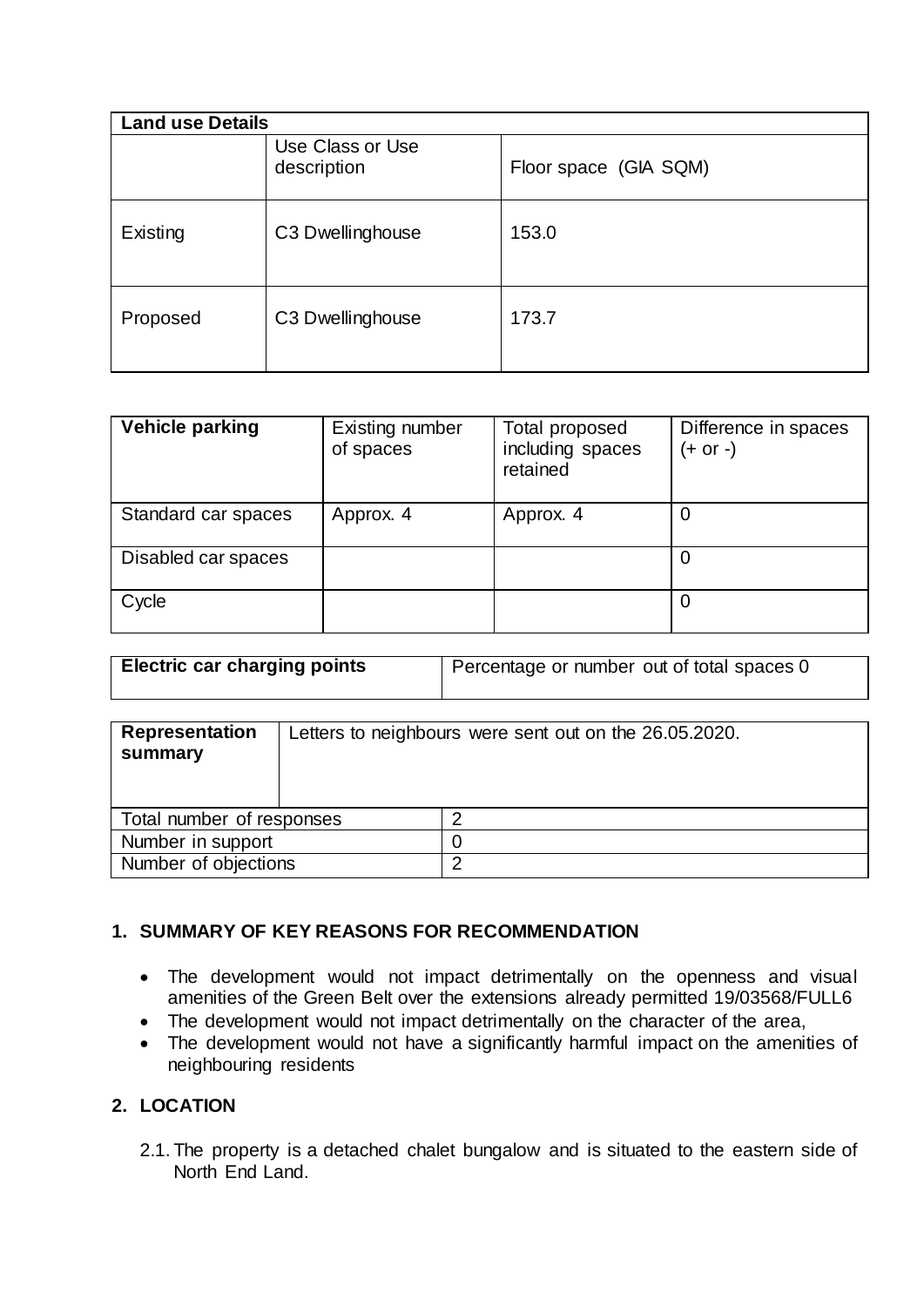- 2.2. The property is situated close to the south western side boundary and has a large side garden to the northern side as well as a more modest rear garden.
- 2.3. The site is situated within designated Green Belt land.
- 2.4.Site location plan



## **3. PROPOSAL**

- 3.1. The application seeks minor material amendments to planning permission under ref. 19/03568/FULL6 for a replacement part one/two storey side extension, and enlargement of the roof to provide additional accommodation at first floor level incorporating rear gable extensions and linking dormer and an increase in the ridgeline. The application is retrospective and the development with the proposed amendments have been carried out.
- 3.2. The proposed amendments involve the following:
	- Alterations to glazed doors and window to the first floor rear gable elevations and dormer and provision of Juliet balconies to the glazed doors
	- New slate tiles to the roof instead of retaining existing tiles.
	- Alterations to the sizes and position of the proposed front and side rooflights, there would be two to the front roofslope, one in the south side roofslope and three to the north.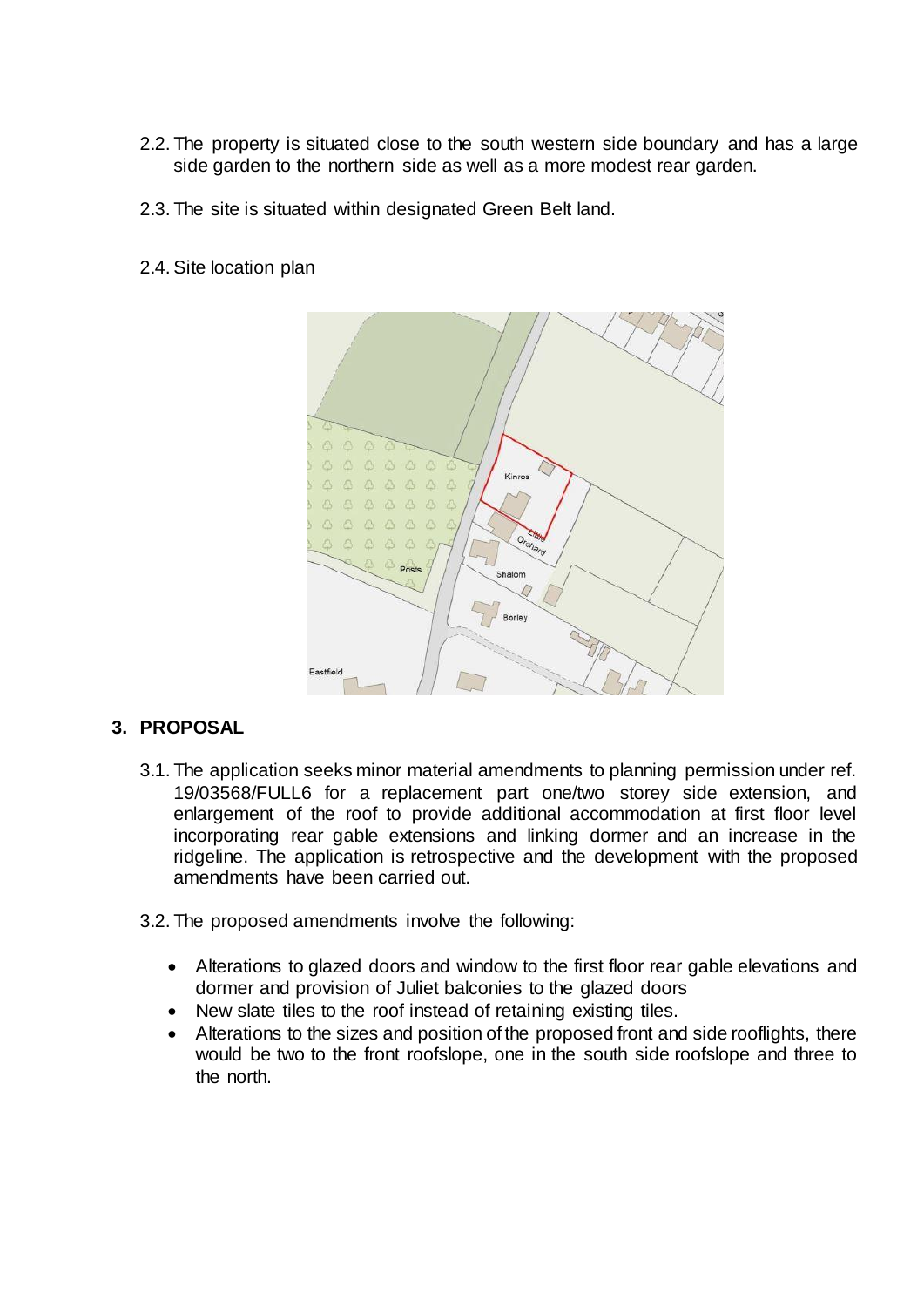

## 3.3.Proposed amended rear and south side elevations (19/03568/RECON):

3.4.Proposed amended front and north side elevations (19/03568/RECON):



# 3.5.Previously approved rear and south side elevations (19/03568/FULL6):



## 3.6.Previously approved front and north side elevations (19/03568/FULL6):

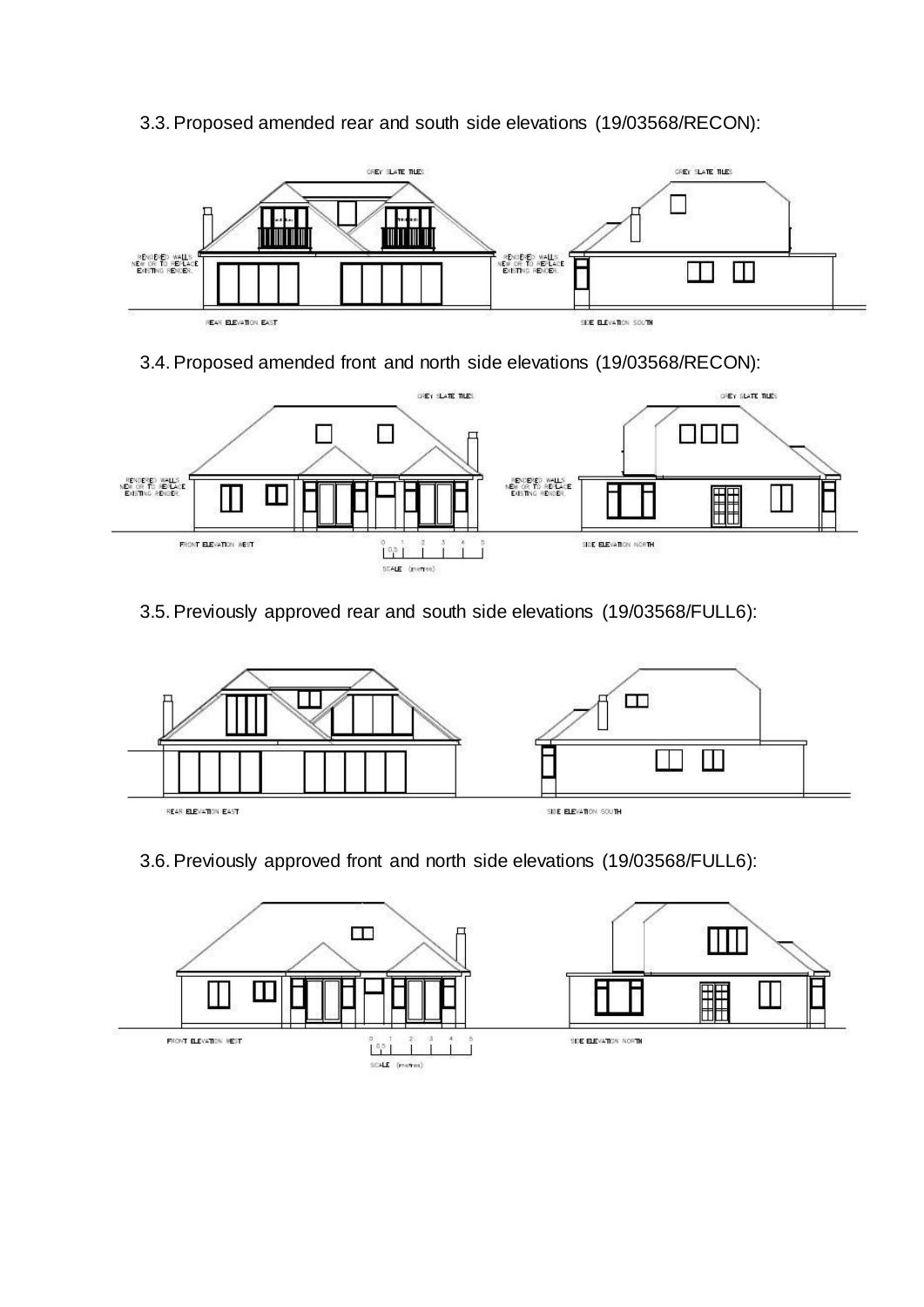## 3.7.Proposed amended first floor and roof plans (19/03568/RECON):



3.8.Previously approved first floor and roof plans (19/03568/FULL6):



# **4. RELEVANT PLANNING HISTORY**

- 4.1. 67/1041- Single storey extension to form lounge and new entrance hall- Permitted
- 4.2. 67/02232 Single storey extension at rear (Revised Details) Permitted
- 4.3. 73/3449- Single storey side and rear extension (new entrance hall, enlarged lounge and new laundry room) – Permitted
- 4.4. 01/00182/FULL1 Single storey side extension for conservatory Permitted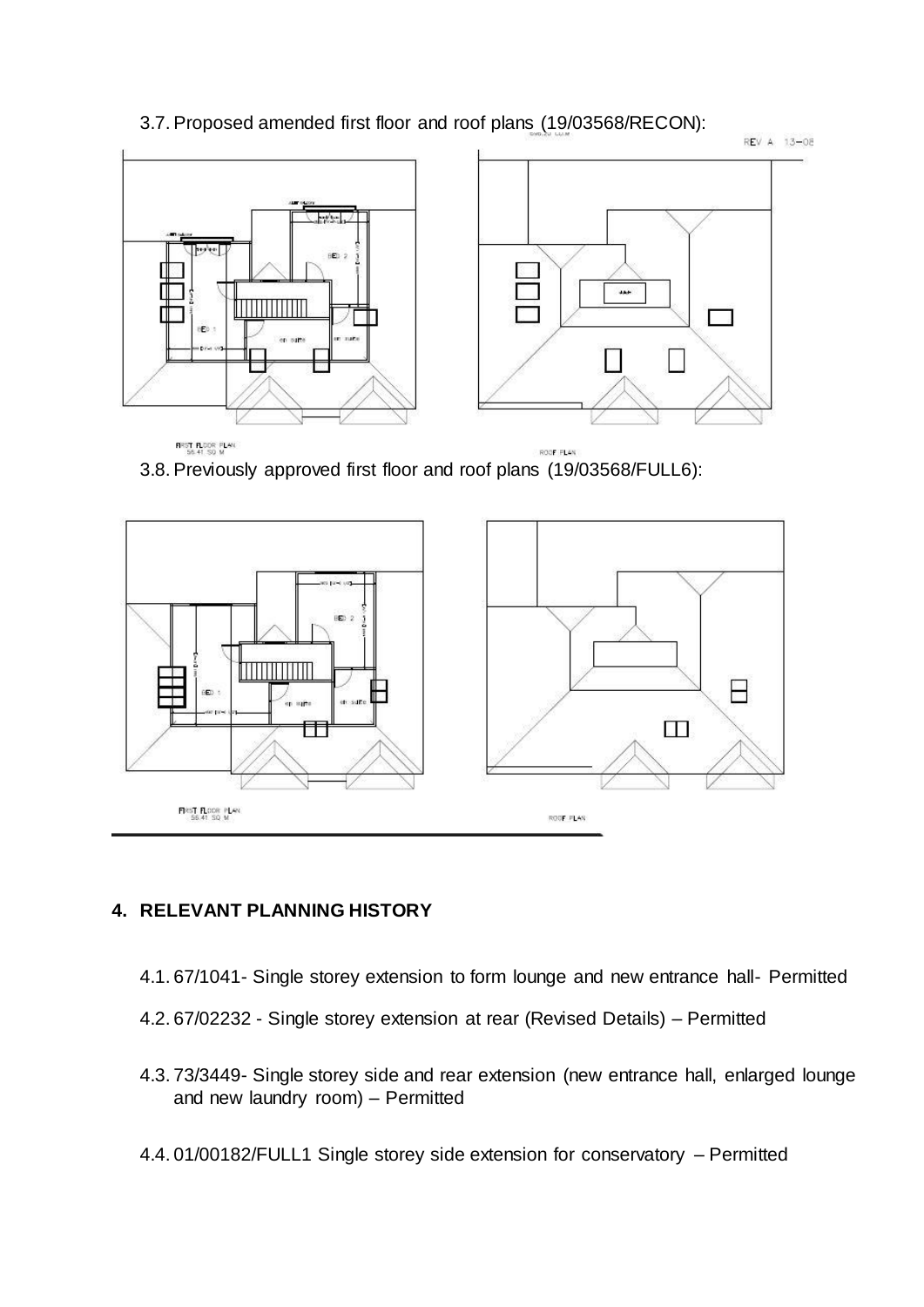- 4.5. 18/04846/PLUD proposed roof alterations Permitted
- 4.6. 18/04809/HHPA Single storey rear extension, extending beyond the rear wall of the house as existing by 8m (beyond the original rear wall by 8m), for which the maximum height would be 3.6m (maximum height of proposed and previous extensions 3.6m), and for which the height of the eaves would be 3m (maximum eaves height of proposed and previous extensions 3m) - (42 Day Notification for Householder Permitted Development Prior Approval) - Prior Approval not required
- 4.7. 18/04848/PLUD Proposed single storey side extension Refused
- 4.8. 19/00619/FULL6 Replacement of detached garage and summer house with garden building (RETROSPECTIVE) – Refused
- 4.9. 19/00641/FULL6 Demolition of existing conservatory and erection of single storey ground floor extension to the side, elevational alterations to provide roof over extended bungalow with habitable accommodation in the roof space. – Refused
- 4.10. The refusal reasons were as follows:
- 4.11. The proposal would constitute inappropriate development in the Green Belt and would result in a detrimental impact on its openness and visual amenity with no very special circumstances demonstrated to outweigh the harm caused, thereby the proposal would be contrary to Paragraph 89 of the National Planning Policy Framework and Policy 51 of the Bromley Local Plan.
- 4.12. The application was subsequently dismissed on appeal.
- 4.13. 19/03568/FULL6 Demolition of existing conservatory and erection of single storey ground floor extension to the side, elevational alterations to provide roof over extended bungalow with habitable accommodation in the roof space and rooflights to sides/front. – Permitted subject to a legal agreement

## **5. CONSULTATION SUMMARY**

## **A) Statutory**

None were received.

## **B) Local Groups**

Downe Residents' Association

### Detrimental to visual and residential amenity (addressed in para 7.4)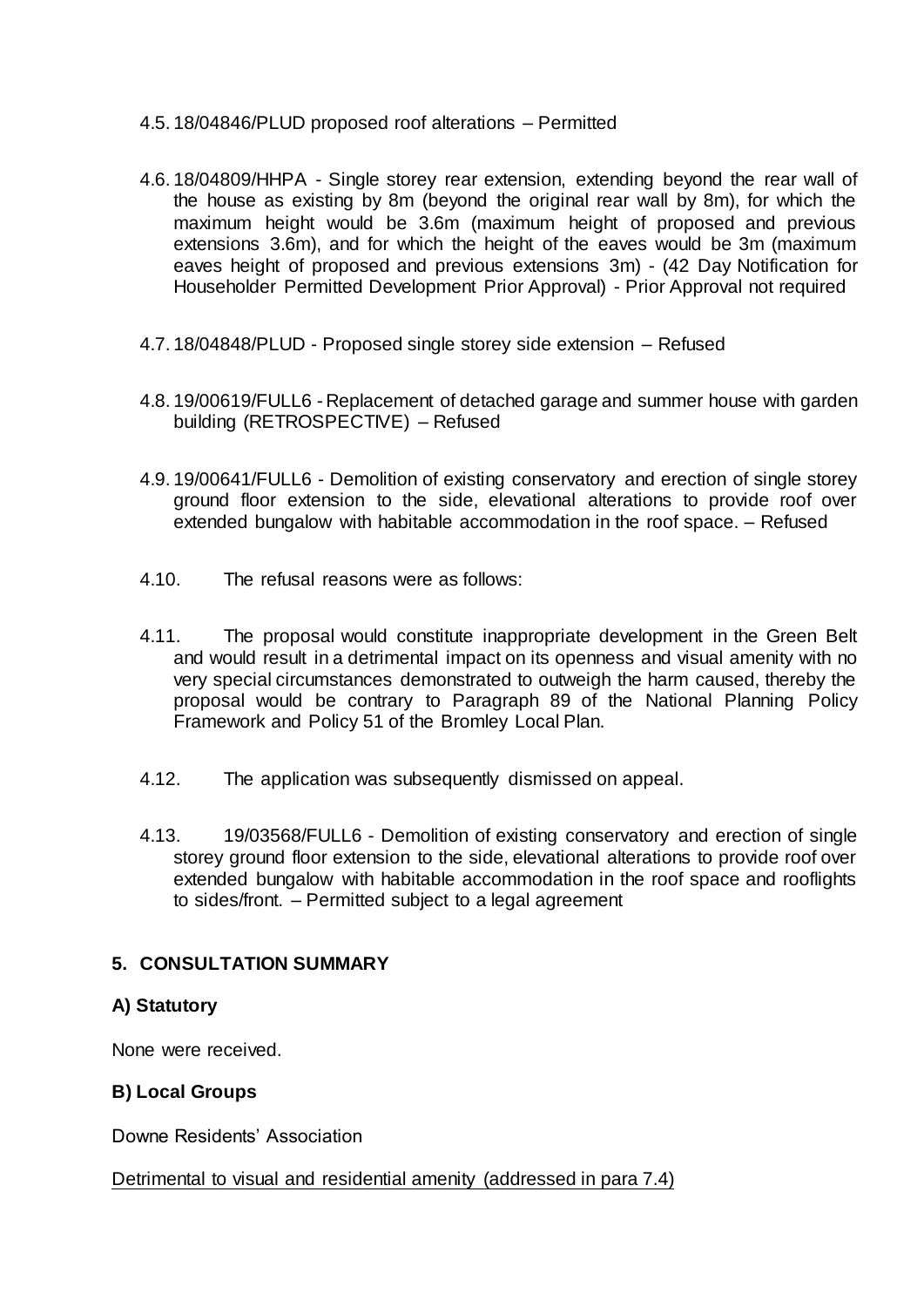- Condition 2 seeks to protect interest of visual and residential amenity
- To allow amendment to plan for provision of doors and juliet balconies at first floor would be significantly detrimental to both visual and residential amenity

## Contrary to Green Belt Policy (addressed in para 7.2)

- Doors with juliet balconies at the first floor would not be in keeping with the character of the area and would be incompatible with surrounding developments
- Style and design of juliet balconies are not in keeping with open and rural character of the locality
- Introduction of the doors and juliet balconies would result in a significant detrimental change in the character of the original dwellinghouse and is therefore contrary to Green Belt policy
- no such very special circumstances and the alteration is contrary to policy.

# Neighbouring amenity would be significantly harmed (addressed in para 7.4)

- Introduction of doors and juliet balconies at the first floor would have a significant and harmful impact on the amenities of the neighbouring property, Little Orchard
- Would lead to wider visibility
- Overlooking over and above that which already exists of garden and into bedroom and bathroom windows
- Unacceptable overbearing effect

Other variations from permitted plans (addressed in para 7.2 and 7.4)

- no amendment shown for the rooflights at the front or the side of the property
- window openings built are significantly larger and not in accordance with the approved plans
- An additional window opening and a much enlarged window opening have been built to the front which again is not in accordance with the plan.
- The plans showed the roof ridge height of the development to be the same as the original dwelling. It was clear during construction that the new roof ridge height appeared considerably higher than the approved plans.
- The proposal permitted was assessed to have largely the same bulk as the original dwelling. Given that the height of the development now appears to exceed the original dwelling the facts underlying this assessment are no longer correct and the development could be considered in contravention of Green Belt policy.

# **C) Adjoining Occupiers**

Overlooking from Juliet balconies and potential roof terrace (addressed in para 7.4)

- Drawing shows French doors to both 1st floor rooms not sliding doors as described in the application title.
- either French doors or sliding doors the addition of Juliet balconies will give a wider visibility and rear bedroom window, which is at the side, will be overlooked resulting in an unacceptable loss of privacy
- addition of sliding doors or French doors on the 1st floor rooms will make it very likely and easy for the owner to use the flat roof as a balcony or roof terrace.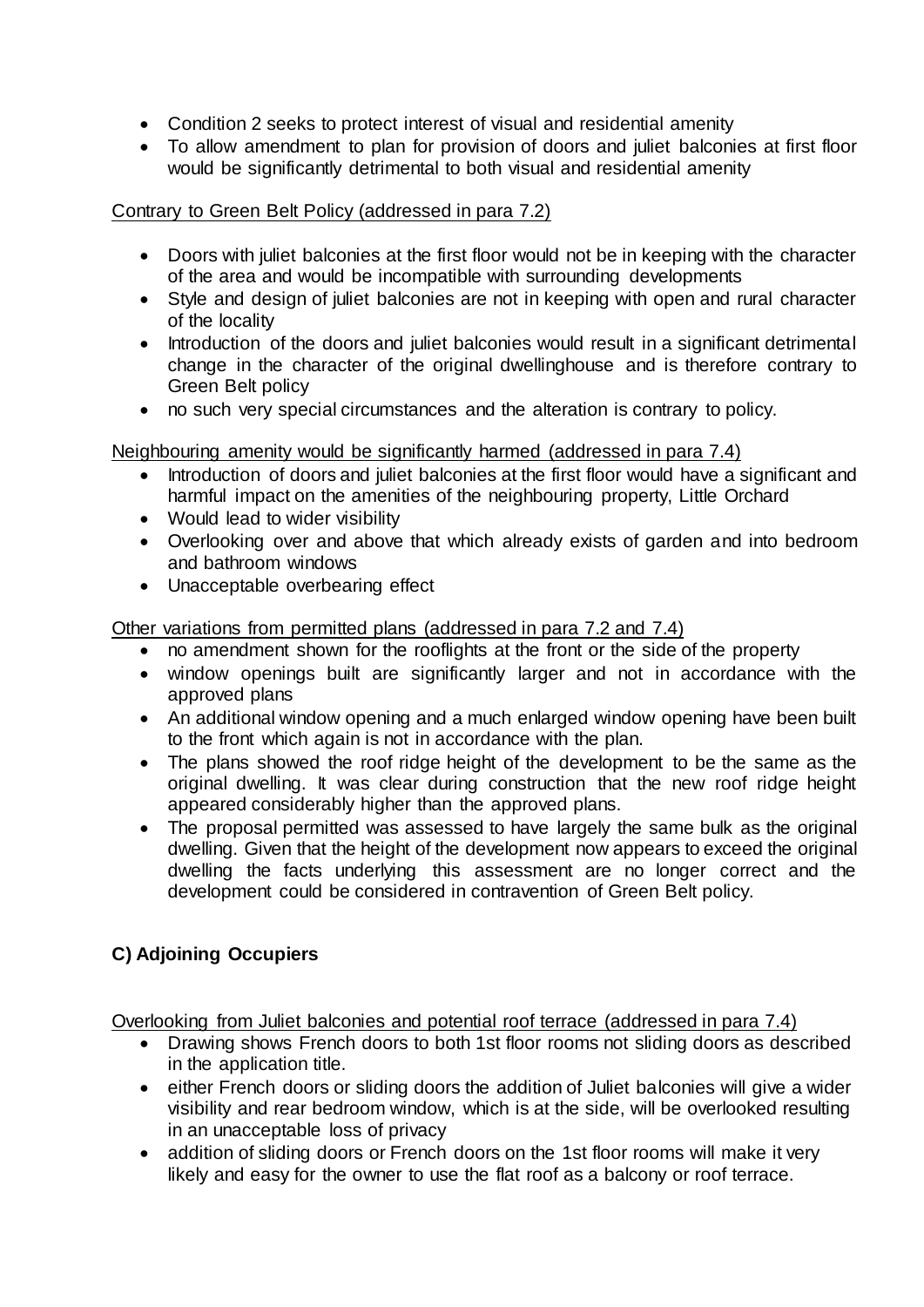- rear bedroom window could be looked down into from less than 2 metres away
- will cause more loss of privacy and outlook from our garden.
- drawing also shows enlarged 1st floor windows including the one on the southern elevation which will overlook our middle bedroom window

## **6. POLICIES AND GUIDANCE**

- 6.1.Section 70(2) of the Town and Country Planning Act 1990 (as amended) sets out that in considering and determining applications for planning permission the local planning authority must have regard to:
	- (a) the provisions of the development plan, so far as material to the application,
	- (b) any local finance considerations, so far as material to the application, and (c) any other material considerations.
	- any other material considerations.
- 6.2.Section 38 (6) of the Planning and Compulsory Purchase Act (2004) makes it clear that any determination under the planning acts must be made in accordance with the development plan unless material considerations indicate otherwise.
- 6.3. The National Planning Policy Framework was published on 24 July 2018 and updated on 19 February 2019.
- 6.4. The development plan for Bromley comprises the Bromley Local Plan (Jan 2019) and the London Plan (March 2021). The NPPF does not change the legal status of the development plan.
- 6.5. The application falls to be determined in accordance with the following policies:

### London Plan

- D4 Delivering good design
- D1 London's form and characteristics
- G2 London's Green Belt

### **Bromley Local Plan**

6 Residential Extensions 37 General Design of Development 49 Green Belt 51 Dwellings in the Green Belt or MOL

### Additional guidance

Supplementary Planning Guidance 1 Supplementary Planning Guidance 2

## **Bromley Supplementary Guidance**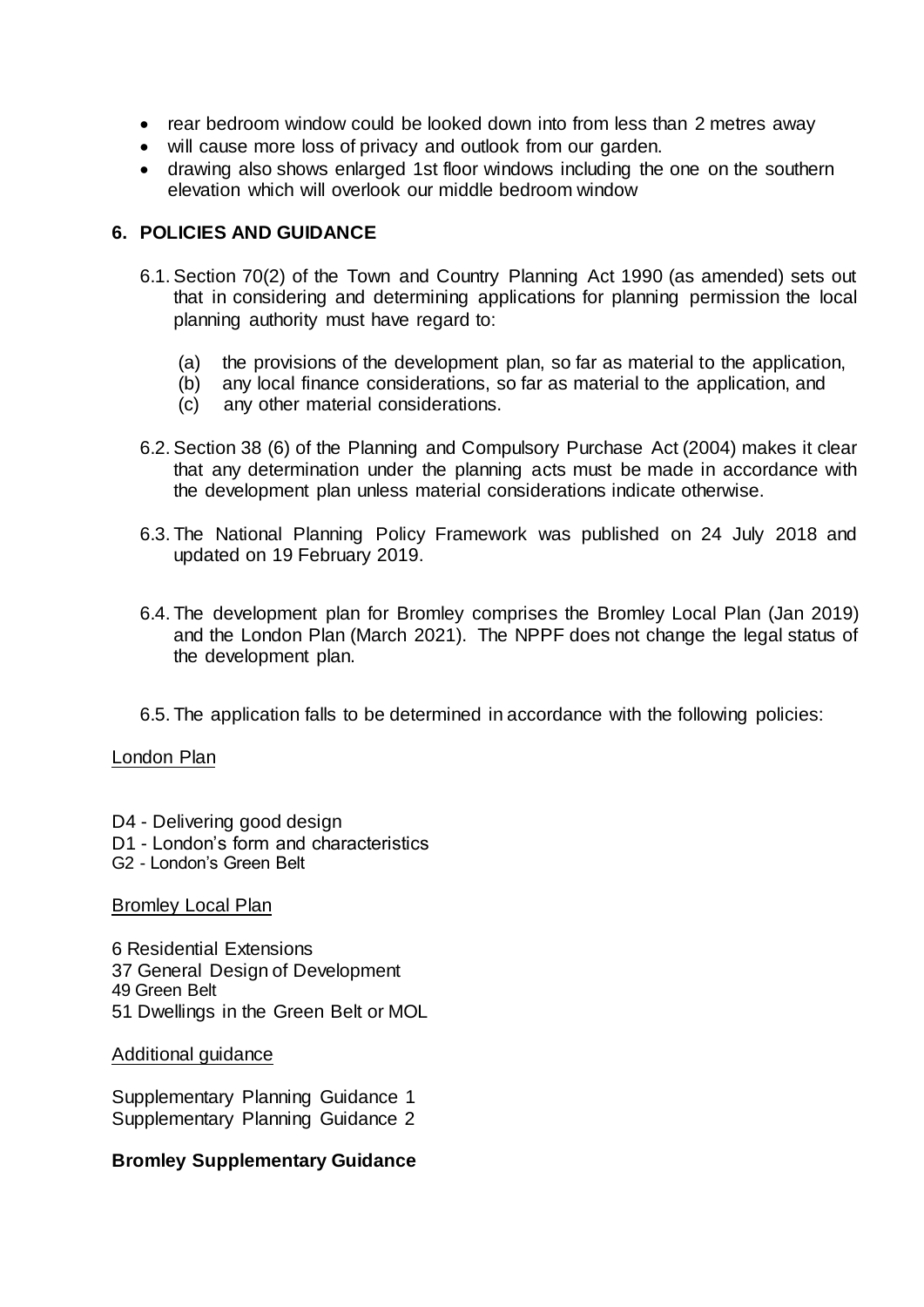## **7. ASSESSMENT**

### 7.1.Amended scheme

- 7.1.1. The proposal is an amended scheme to the previously permitted application under ref. 19/03568/FULL6 for the demolition of existing conservatory and erection of single storey ground floor extension to the side, elevational alterations to provide roof over extended bungalow with habitable accommodation in the roof space and rooflights to sides/front.
- 7.1.2. In terms of its design, the proposal has been amended to incorporating glazed doors and juliet balconies and the use of new slate tiles instead of retaining existing tiles however the overall scale and design of the proposal remains the same as the previous application.

### 7.2. Impact on Green Belt

- 7.2.1. Paragraphs 133 147 of the NPPF sets out the Government's intention for Green Belt. The NPPF states that the fundamental aim of Green Belt policy is to prevent urban sprawl by keeping land permanently open; the essential characteristics of Green Belts are their openness and their permanence.
- 7.2.2. The Green Belt is intended to serve five purposes:
	- a) to check the unrestricted sprawl of large built-up areas;
	- b) to prevent neighbouring towns merging into one another;
	- c) to assist in safeguarding the countryside from encroachment;
	- d) to preserve the setting and special character of historic towns; and
	- e) to assist in urban regeneration, by encouraging the recycling of derelict and other urban land.
- 7.2.3. Paragraphs 143 147 deal specifically with development proposals in the Green Belt. Inappropriate development is, by definition, harmful to the Green Belt and should not be approved except in very special circumstances. When considering any planning application, local planning authorities should ensure that substantial weight is given to any harm to the Green Belt. 'Very special circumstances' will not exist unless the potential harm to the Green Belt by reason of inappropriateness, and any other harm resulting from the proposal, is clearly outweighed by other considerations.
- 7.2.4. Paragraphs 145 states A local planning authority should regard the construction of new buildings as inappropriate in the Green Belt. Exceptions are stated, the most relevant of which to this application is

c) the extension or alteration of a building provided that it does not result in disproportionate additions over and above the size of the original building; d) the replacement of a building, provided the new building is in the same use and not materially larger than the one it replaces;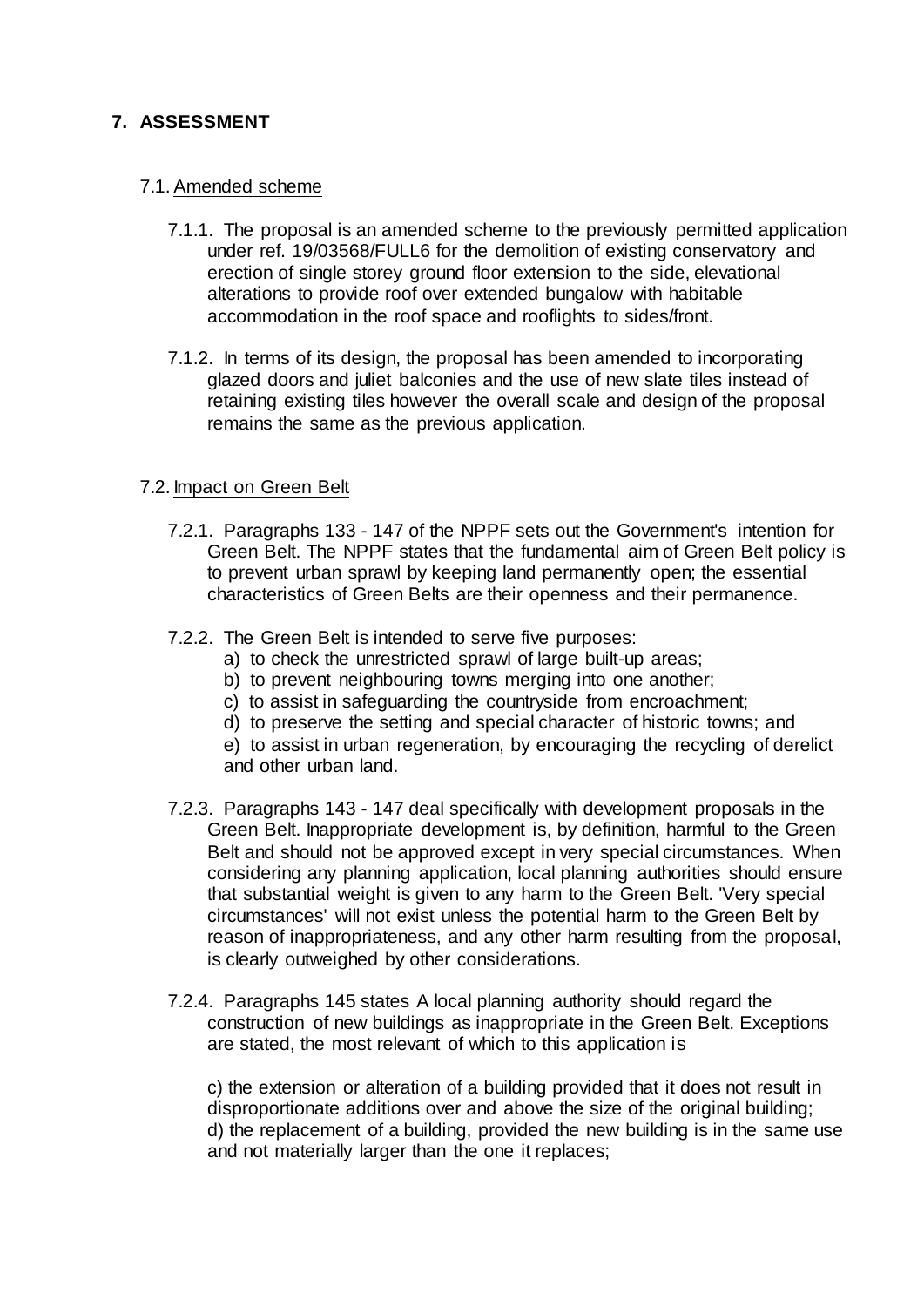- 7.2.5. Bromley Development Plan Policies provide the same level of protection to Green Belt as the NPPF.
- 7.2.6. Policy 51 deals specifically with extensions or alterations to dwellings in the Green Belt. The policy states that proposals will only be permitted if:

(i) the net increase in the floor area over that of the original dwelling house is no more than 10%, as ascertained by external measurement; and

(ii) their size, siting, materials and design do not harm visual amenities or the open or rural character of the locality; and

(iii) the development does not result in a significant detrimental change in the overall form, bulk or character of the original dwellinghouse.

- 7.2.7. Proposals to extend converted or replacement dwellings will not normally be permitted. This policy relates to proposals for extensions, alterations or outbuildings, which are to be sited within 5m of the existing dwelling house. Other development within the curtilage is inappropriate by definition and would only be permitted where very special circumstances have been demonstrated
- 7.2.8. The original permission ref. 19/03568/FULL6 was supported by an offer for a Unilateral Undertaking which would remove PD rights for larger householder extensions and an agreement to revoke the approval of the prior approval application for the 8m single storey rear extension under ref. 18/04809/HHPA. Having regard to the Inspector comments for the previously dismissed appeal ref. 19/00641/FULL6, along with a planning condition removing permitted development rights, it was considered that the fall-back position, consolidation of the roof profile and offer of removal of PD rights would be sufficient to materially outweigh the harm identified to the Green Belt and these would amount to very special circumstances that would justify departing from the normal policy provisions of the green belt.
- 7.2.9. The amended scheme would not increase the bulk or footprint from the previously approved extensions ref. 19/03568/FULL6 as it involves changes to the fenestration and changes to the roof tile materials. It is not therefore considered that the proposal would have a harmful impact on the openness or visual amenities of the Green Belt over the extensions originally permitted under ref. 19/03568/FULL6.
- 7.2.10. This amended scheme is part retrospective and the development has therefore been implemented, as such the conditions removing all PD has come into effect and the same condition could be imposed on this amended scheme should permission be recommended. Therefore, a larger householder extension under a prior approval such as the granted prior approval under ref. 18/04809/HHPA could not now be carried out as PD rights have now been revoked. Therefore, it is not considered that an update to the Unilateral Undertaking is now required as its main purpose was to prevent the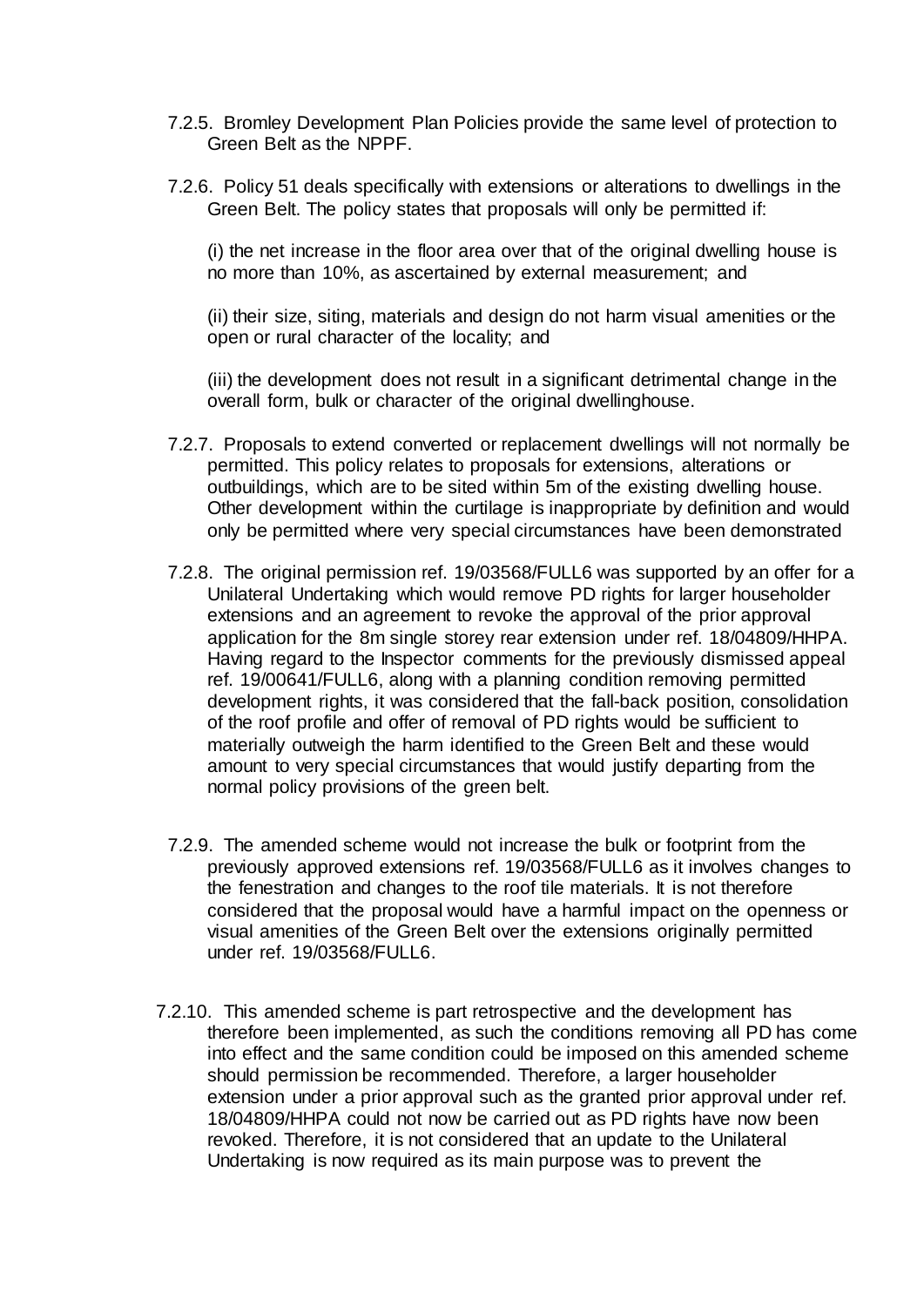construction of the prior approval scheme before the full planning permission scheme was implemented 19/03568/FULL6.

- 7.2.11. Comments have been received by a Local Group which raised concern that the ridge height as constructed has been increased from the original ridge height. The Planning Investigations team have measured the ridge height as constructed and found that the ridge height does not exceed the ridge height shown on the original planning application ref. 19/03568/FULL6 which is 6.3m. The ridge height on this amended scheme drawings ref. 19/03568/RECON also measures 6.3m.
- 7.2.12. Taken together, it is considered that these various factors combine to outweigh the harm to the Green Belt by reason of inappropriateness, and they would provide the very special circumstances necessary to justify the development.
- 7.3. Design
	- 7.3.1. The bulk and scale of the extensions and alterations remain the same as originally permitted under ref. 19/03568/FULL6 and were found to have an acceptable impact on the character of the area or the appearance of the host dwelling. The main considerations in terms of design are whether the proposed alterations to the fenestration and rooflights and change to slate roof tiles would impact detrimentally on local character and the appearance of the host dwelling.
	- 7.3.2. The proposed replacement of the existing brown/red roof tiles with slate tiles is not considered to appear harmfully out of character with the road. There is a mixture of property types, architectural styles and materials in the facades and roof including pantile and plain rooftiles with an example of slate roof tiles further along North End Lane to the north west at 'Stoneycroft'. Additionally, the is limited visibility of the property from the main road given the significant height of the boundary vegetation. Therefore, it is considered that the proposed slate rooftiles would not appear harmfully out of character with the road or have a significantly harmful impact on the appearance of the host dwelling.
	- 7.3.3. The proposed changes to the fenestration are not considered to significantly impact on the appearance of the host dwelling. The changes which would be most visible from the road would be the front and side rooflights. The rooflight to the south side would be increased in height but reduced in width (from 1.1m wide to 0.74m wide) therefore it would have a similar overall size to the previously permitted rooflight and would have a more standard rooflight appearance. The change from a smaller double front rooflight to two separate slightly larger rooflights (from 0.57m wide to 0.74m wide) and from a large rooflight with four panes to three separate rooflights on the north flank roofslope are considered to be moderate alterations to the dwelling which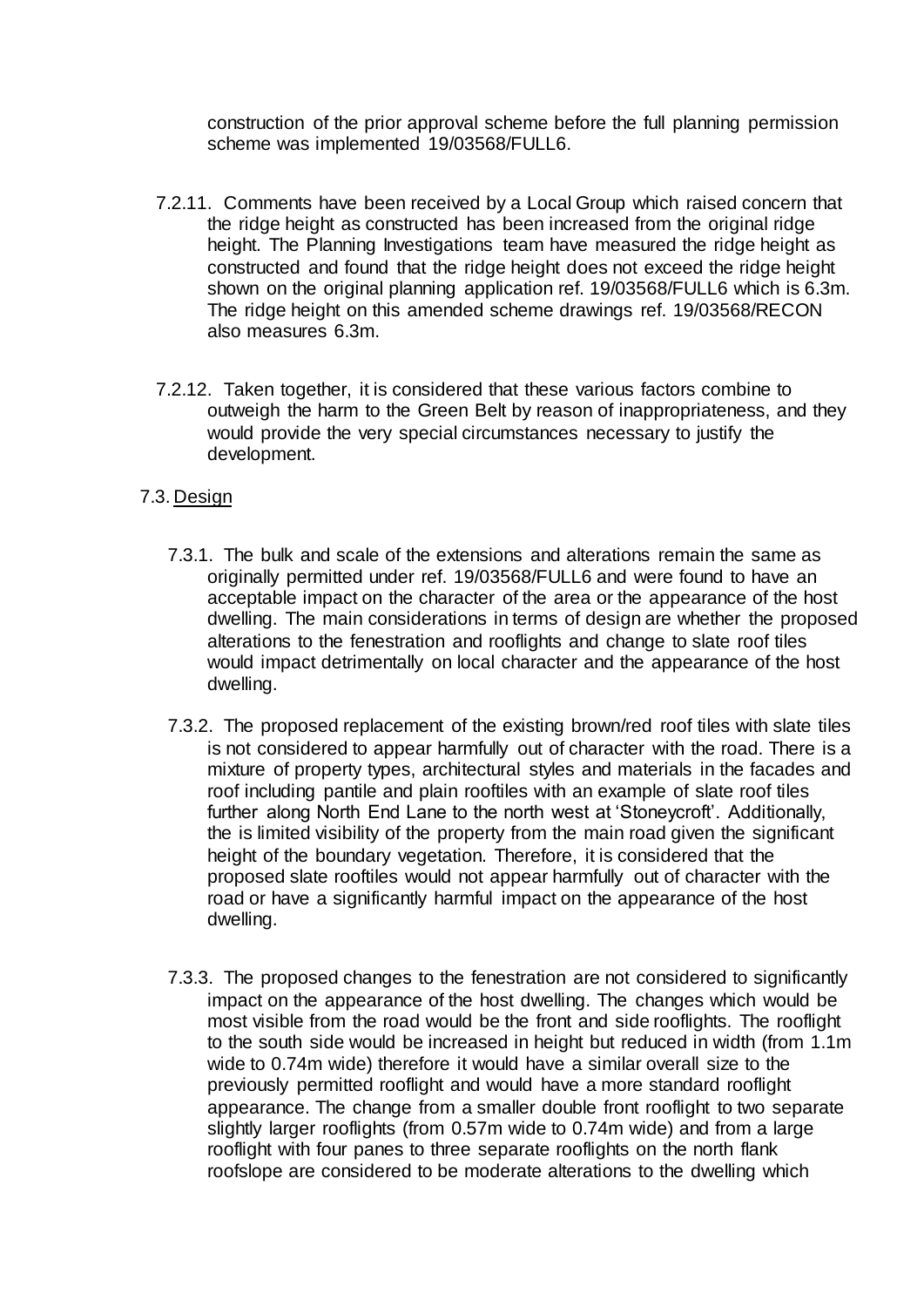would not have a significant impact on the character of the host property or local area over the rooflights already permitted under ref. 19/03568/FULL6.

- 7.3.4. The rear first floor windows were already of a significant size, in particular the windows to the northern side of the rear elevation. The proposed amended first floor rear fenestration would incorporate two glazed doors with Juliet balconies of the same size. The south sized window would be increased in width from 2m to 2.3m and the north side window would be reduced from 3.9m to 2.3m. Overall the amount of glazing to the first floor rear glazed doors would be reduced and as the proposed rear doors would have a more symmetrical appearance, it is considered that the proposed first floor fenestration would be an improvement of the original submission (ref. 19/03568/FULL6) and would not impact detrimentally on the character of the area.
- 7.3.5.Having regard to the form, scale, siting and proposed materials it is considered that the proposed amended scheme would complement the host property and would not appear out of character with surrounding development or the area generally.

## 7.4. Neighbouring Amenity

- 7.4.1. Policy 37 of the BLP seeks to protect existing residential occupiers from inappropriate development. Issues to consider are the impact of a development proposal upon neighbouring properties by way of overshadowing, loss of light, overbearing impact, overlooking, loss of privacy and general noise and disturbance.
- 7.4.2. The proposal remains similar in scale, bulk and siting to the originally permitted application (19/03568/FULL6) and no significant concerns were raised in terms of neighbouring amenity in the scheme. The main consideration in terms of neighbouring amenity is the proposed alterations to the fenestration and the impact these may have on the privacy of the neighbouring properties.
- 7.4.3. The front rooflight would not overlook any neighbouring private amenity areas or properties. The south side rooflight adjacent to Little Orchard. A condition was previously imposed on the original application imposed to restrict the window to have obscure glazing and non-opening below 1.7m from the floor level to prevent a harmful loss of privacy to the neighbouring property as the rooflight would serve an ensuite and therefore a similar condition could be imposed if the window is not already obscured glazed, that obscure glazing should be installed with three months of the decision notice.
- 7.4.4. The proposed first floor windows to the south side which are closer to 'Little Orchard' would be increased in width by 0.3m however they would continue to have a similar separation from the shared boundary with this neighbouring property from 4.79m to 4.70 therefore the outlook and level of overlooking